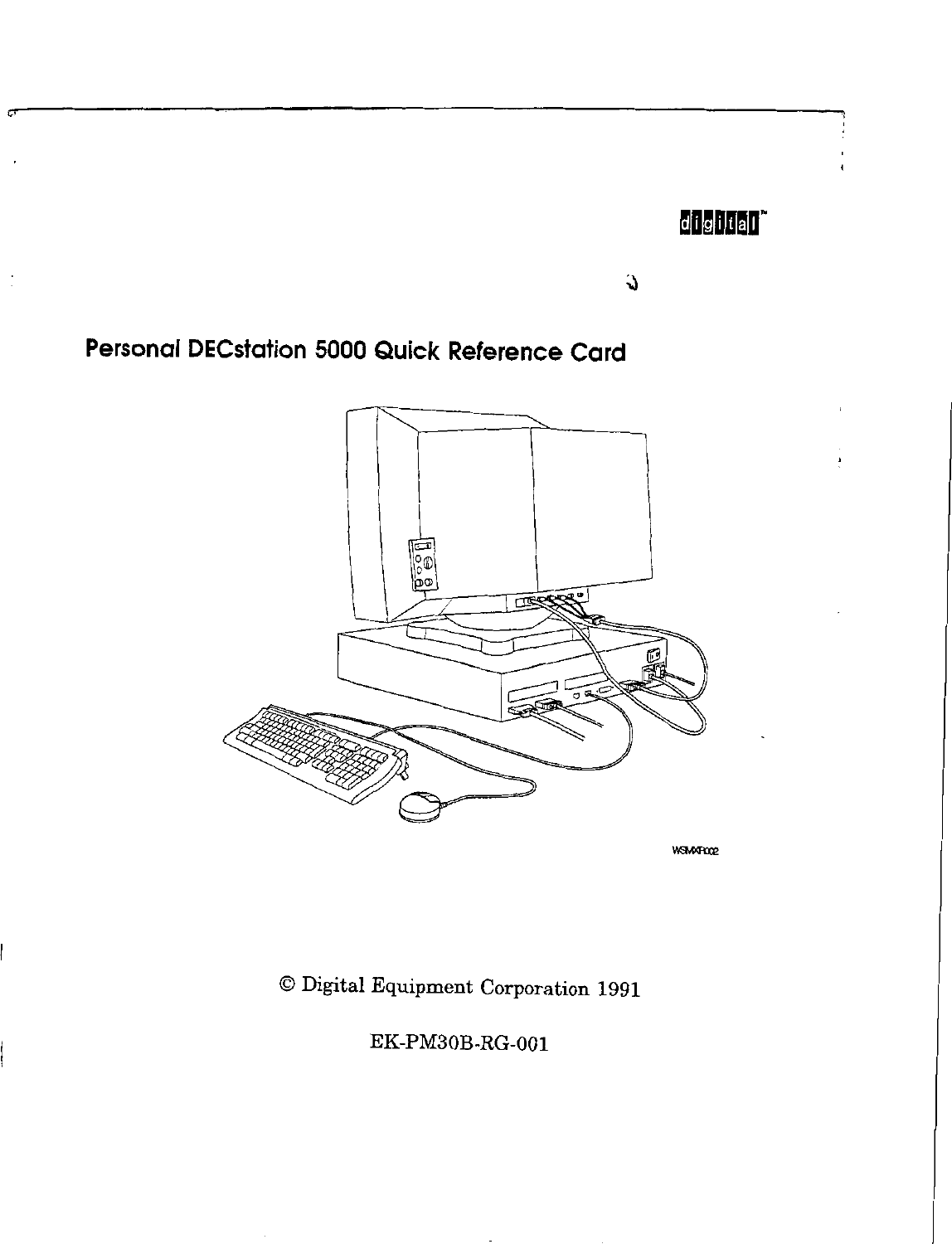

 $41.$ 

- 
- **2.** Turbochannel option slot 1<br>**3.** On/off switch
- 
- 
- 5. Monitor-to-system-unit power connector
- 
- **1.** Turbochannel option slot 0 7. Serial communications connector
	-
	- 9. Sound connector
- **4.** System unit power connector 10. Base system ThickWire Ethernet
- 6. Graphics video connector 11. Base system SCSI connector

WSMXR001

## **Figure 1. Personal DECstation 5000 system unit**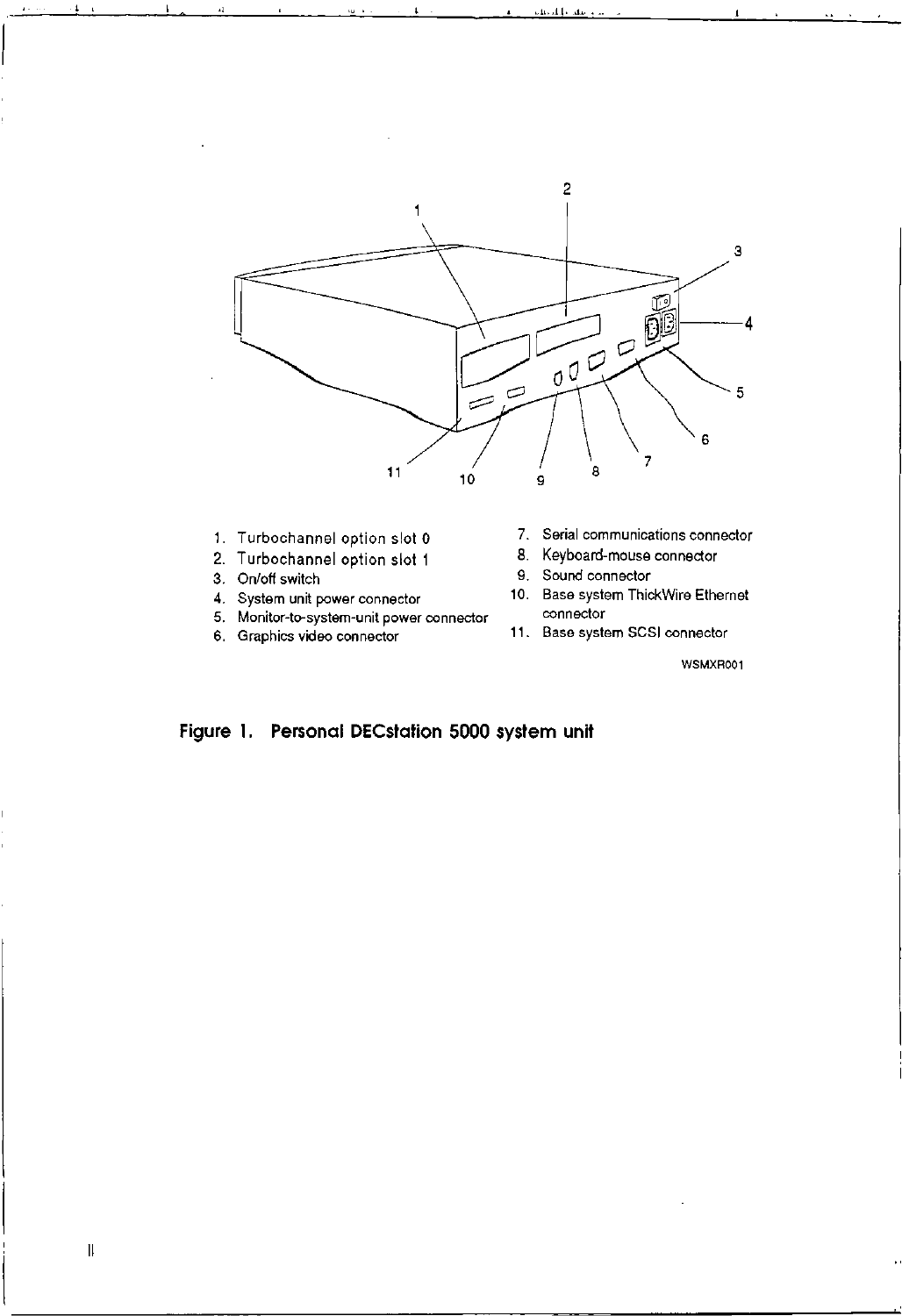## Table 4. Other Console Commands

 $\hat{\mathcal{A}}$ 

 $\bar{z}$ Ŷ,  $\sim$   $\sim$  $\frac{1}{\sigma^2}$ 

 $\bar{1}$ 

 $\bar{a}$ 

 $\sim 1^{\circ}$ 

| cat #/scriptname<br>cat 2/testtap | Display a script.<br>Display the script testtap stored in ROM memory in<br>TURBOchannel option slot 2.                                                                                                 |
|-----------------------------------|--------------------------------------------------------------------------------------------------------------------------------------------------------------------------------------------------------|
| erl [OPTION]                      | Display the system log of error messages.                                                                                                                                                              |
| erl -c                            | Clear all messages from the log.                                                                                                                                                                       |
| $\text{init}$ [#] [argument]      | Initialize a module.                                                                                                                                                                                   |
| init                              | Initialize all modules.                                                                                                                                                                                |
| init 1                            | Initialize option module 1.                                                                                                                                                                            |
| init 3 -m                         | Initialize the system module and clear base system<br>memory.                                                                                                                                          |
| ls[f!]                            | List the test scripts stored in a module ROM.                                                                                                                                                          |
| ls                                | List the test scripts stored in all the module ROMs.                                                                                                                                                   |
| $\lg 1$                           | List the test scripts stored in the ROM on TURBOchannel<br>option module 1.                                                                                                                            |
| passwd [OPTIONS]                  | Set the console password.                                                                                                                                                                              |
| passwd                            | Display the password prompt so you can set your                                                                                                                                                        |
|                                   | password.                                                                                                                                                                                              |
| passwd -s                         | Display the password prompt to set a new password.                                                                                                                                                     |
| passwd-c                          | Clear the console password.                                                                                                                                                                            |
| restart                           | Restart the operating system software.                                                                                                                                                                 |
| script scriptname                 | Write a temporary script (end with two Returns).                                                                                                                                                       |
| script setall                     | Write a temporary script named setall.                                                                                                                                                                 |
| scriptname                        | Run the temporary script scriptname.                                                                                                                                                                   |
| sh [OPTIONS] [#/script-           | Open a shell to run a script.                                                                                                                                                                          |
| name] [argument]                  |                                                                                                                                                                                                        |
| sh 0/setall                       | Run a script named setall that is stored in ROM<br>memory in TURBOchannel option slot 0. See the<br>options for sh in Chapter 11 of the DECstation 5000<br>Model 100 Series Hardware Operator's Guide. |
| sh #/pst-t                        | Test TURBOchannel option slot # with a thorough<br>system self-test.                                                                                                                                   |
| t [OPTION] [#/testname]           | Execute a self-test.                                                                                                                                                                                   |
| [argument]                        |                                                                                                                                                                                                        |
| t 3/ni/regs                       | Test the base system Ethernet register.                                                                                                                                                                |
| $t - 1$ 2/ni/dma1                 | Test TURBOchannel option slot 2 with the self-test<br>ni/dma1. Run the test in a continuous loop (-1).                                                                                                 |
| $t$ #/ ?                          | List all of the tests available for slot #.                                                                                                                                                            |
| test                              | Tests all modules.                                                                                                                                                                                     |

<u> 1980 - Johann Johann Storm, meil am de Storm fan de Storm fan de Storm fan de Storm fan de Storm fan de Stor</u>m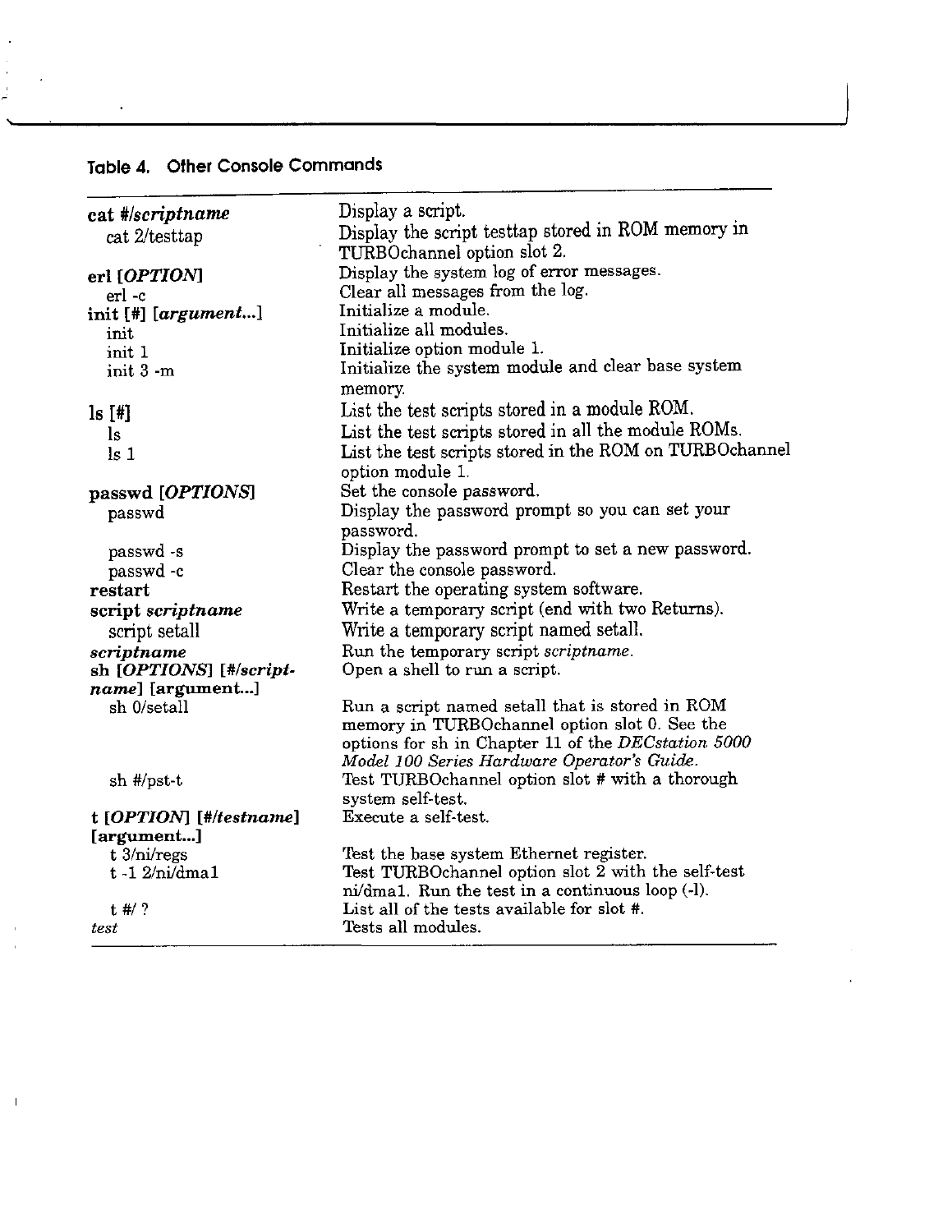## **Table** I. **Booting the System Software**

#### boot boot "3/rz2/vmunix -a" boot 3/mop *OPTIONS arguments*  Boot ULTRIX using the option and path specified in the boot environment variable (see Table 3). Boot ULTRIX in multiuser mode (vmunix -a) from drive rz2 in base slot 3. Boot ULTRIX in single-user mode over the Ethernet network connected to base system hardware. -n Load worksystem software but do not boot it. -z # Wait # seconds before booting. -a Multiuser boot.

Ï

## boot [OPTIONS] [#/path] [arguments...]

## **Table 2. Testing the Workstation Configuration**

| cnfg $[!]$        |                                                              |
|-------------------|--------------------------------------------------------------|
| cnfg              | Display the basic configuration for all slots.               |
| cnfg <sub>3</sub> | Display the detailed configuration for the base system slot. |

## **Sample cnfg displays**

|               | $\geq$ cnfg |             |       |      |                                                                                                                  |
|---------------|-------------|-------------|-------|------|------------------------------------------------------------------------------------------------------------------|
| $\frac{1}{3}$ | $KN02-BA$   | DEC         | X1.1g | TCF0 | $(32 \text{ MB})$<br>$(DV - - D=8)$<br>$(Sb: devs = 2)$<br>(FDI: 1)<br>(enet: 08-00-2b-0f-45-72)<br>$(SCSI = 7)$ |
|               | 0           | Slot number |       |      |                                                                                                                  |
|               |             | Model code  |       |      |                                                                                                                  |

€) Module code and summary of module information

I.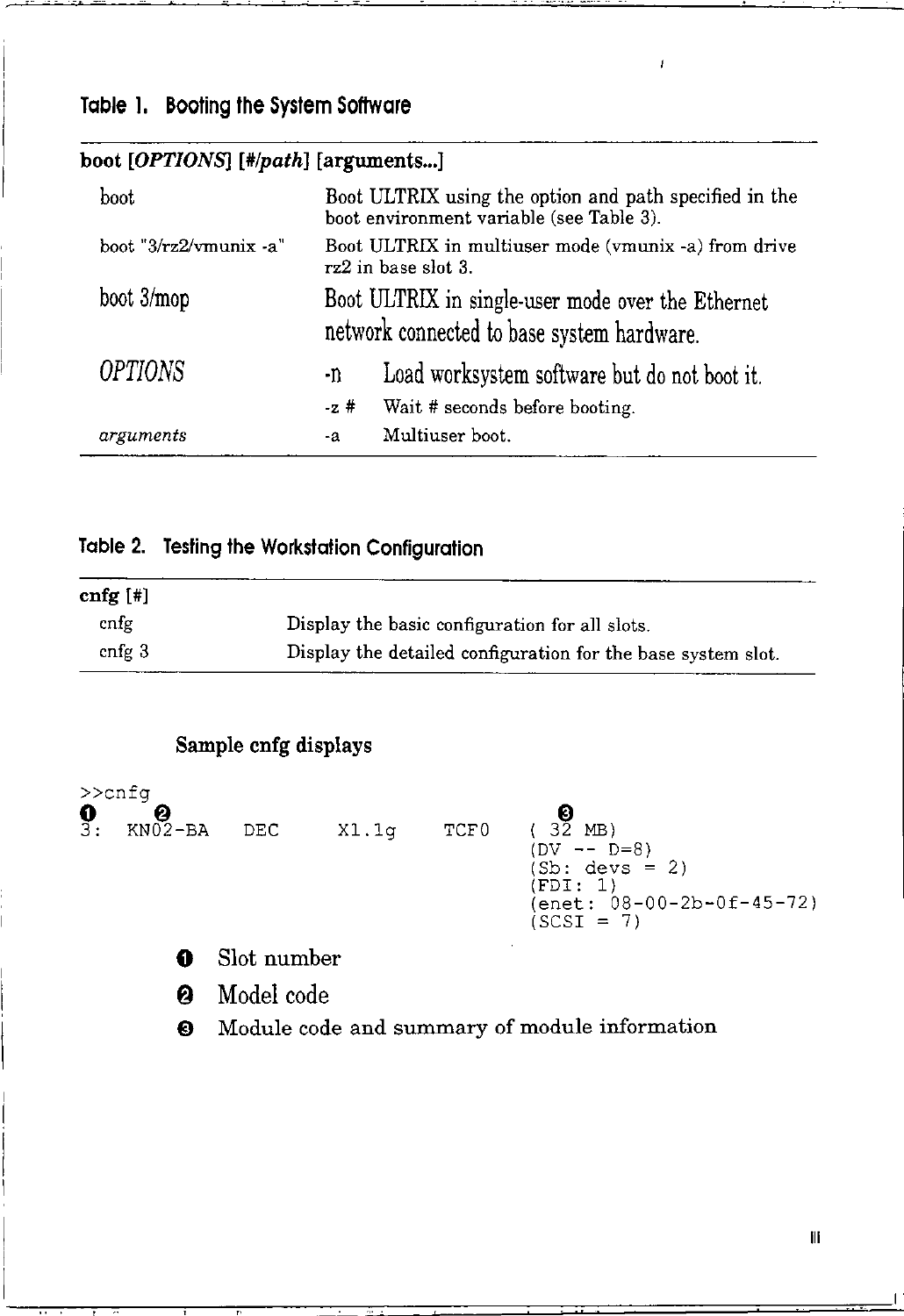

- >>
- **0** Slot number
- **6** Model code
- **0** Module code and summary of module information

÷

- **Q** Desktop bus information
- **0** SCSI device code with SCSI ID
- @ SCSI device product ID (not always present)
- **f)** SCSI device descriptor
- **0** Amount of cache memory
- **Ci)** Memory slot number
- **e** Amount of RAM memory in slot